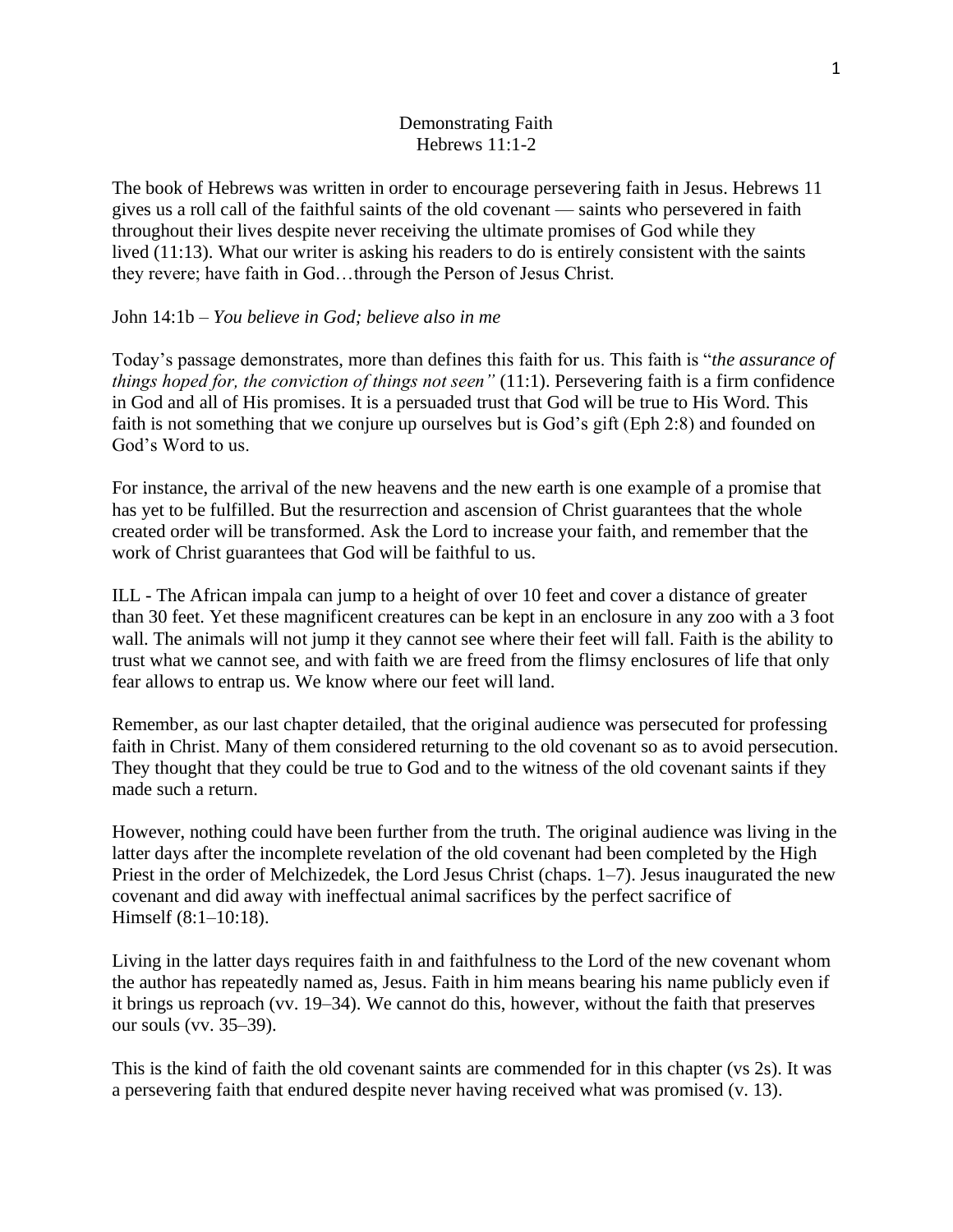And so, our author concluded the last chapter saying,

Hebrews 10:39 - *But we are not of those who shrink back and are destroyed, but of those who have faith and preserve their souls.*

Why not: The Bible teaches us that faith is essential to Christian living

Habakkuk 2:4 – *the righteous shall live by his faith*

Jesus commended faith on several occasions

Mark 8:10 - *When Jesus heard this, he marveled and said to those who followed him, "Truly, I tell you, with no one in Israel have I found such faith.*

Faith is a critical biblical concept. Paul defines it as one of the three chief Christian virtues

1 Cor 13:13 – *So now faith, hope, and love abide, these three; but the greatest of these is love.*

It is faith that saves us

Ephesians 2:8-9 - *For by grace you have been saved through faith. And this is not your own doing; it is the gift of God, <sup>9</sup> not a result of works…*

Faith is one of the most important concepts in the Bible. Our author spends an entire chapter defining it through the history of Old Testament saints. He's trying to show them how their faith is supposed to find its resting place in Jesus.

*…"faith is dynamic, and just as we needed faith to be saved the first time (justification), we need faith to be saved every day (sanctification) - (In regard to justification) The gospel of justification by faith in Christ is the mainspring of the Christian life. And like the mainspring in old watches, it must be wound every day. Because we have a natural tendency to look within ourselves for the basis of God's approval or disapproval, we must make a conscious daily effort to look outside ourselves to the righteousness of Christ, then to stand in the present reality of our justification… (In regard to sanctification) Faith involves both renunciation and reliance. We have to first renounce all confidence in our own power and then rely entirely on the power of the Holy Spirit. We must be enabled, not merely helped. What's the difference? The word help implies we have some ability but not enough; we need someone else to supplement our partially adequate ability. By contrast, enablement implies that we have no ability whatsoever. We're entirely powerless. We can do nothing. But when by faith we renounce self-sufficiency and embrace reliance on the power of the Holy Spirit, we receive divine empowerment, enablement, and strength for personal transformation and ministry."* Jerry Bridges

(I don't need help. If Jesus helps me, I'll get in his way).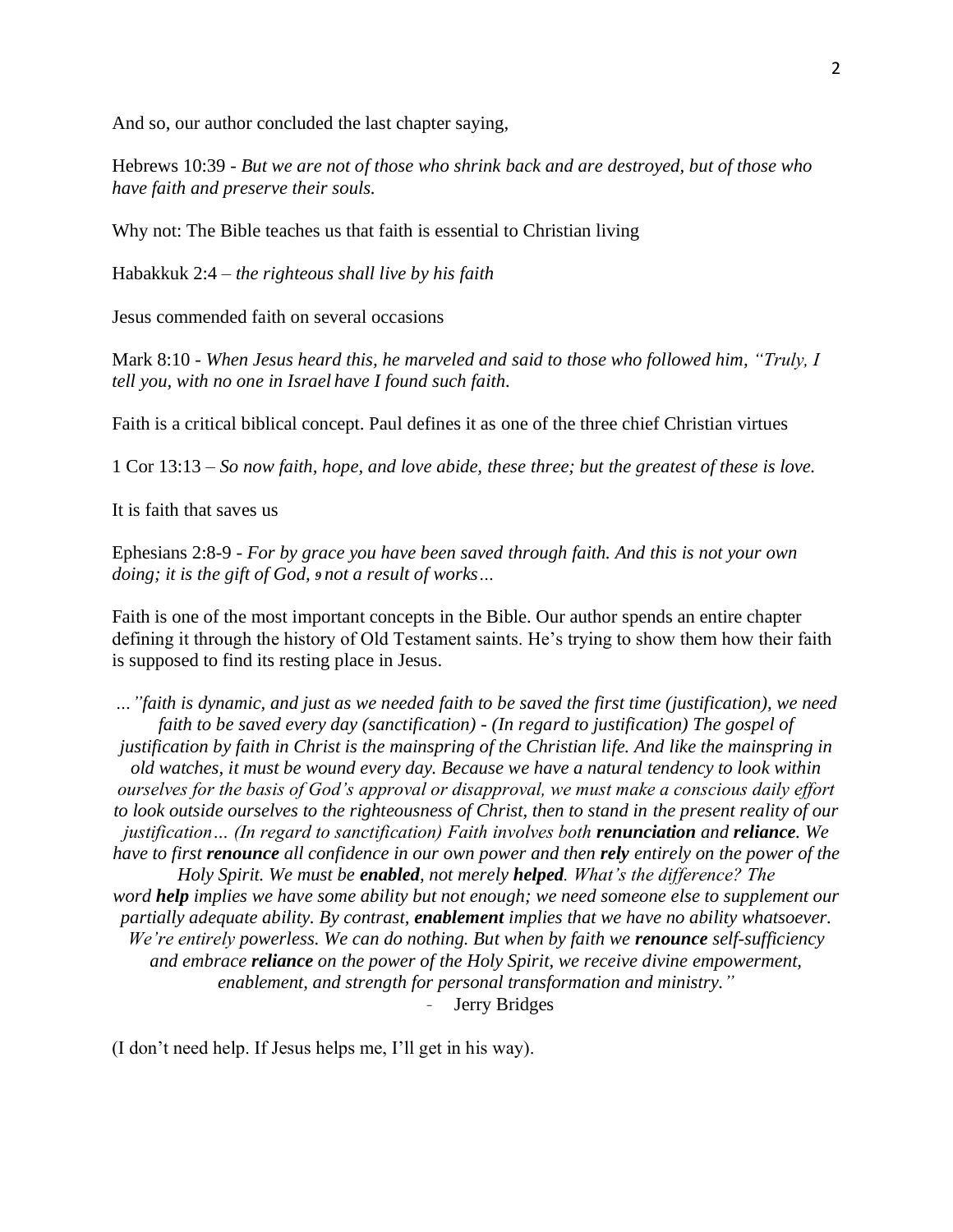#### **First: Faith is Hope.**

Hebrews 11:1-2 defines faith in terms of assurance and conviction.

It is "*the assurance of things hoped for*."

Hebrews 11:1a - *Now faith is the assurance of things hoped for…*

a) *Faith = pistis* = conviction of the truth of anything, belief; in the NT of a conviction or belief respecting man's relationship to God and divine things, generally with the included idea of trust and holy fervor born of faith and joined with it relating to God. It is the conviction that God exists and is the creator and ruler of all things, the provider and bestower of eternal salvation through Christ relating to Christ. It is a strong and welcome conviction or belief that Jesus is the Messiah, through whom we obtain eternal salvation in the kingdom of God

b) *Assurance = hupostasis/hypostasis* from *hupo/hypo = under + histemi* = stand) is a literally a standing or setting under and thus describes a support, a confidence, a steadiness, a foundation (refers to ground on which something is built  $=$  the foundation of things for which we hope) and as used in Scripture represents a solid, unshakable confidence in God (that He Who has promised is faithful). *Hupostasis* is that which underlies the apparent and which therefore is the reality, the essence or the substance. It came to denote essence, substance or the inner nature. *Hupostasis* is a very common word from Aristotle on and was used in Greek to describe that which stands under anything such as a building, a contract, a promise. It is common in the papyri in business documents as the basis or guarantee of transactions or with the meaning of a title deed. One translation renders it "*Faith is the title-deed of things hoped for*."

In everyday English, we use the term *hope* for things that we want to see happen but are uncertain as to whether they will actually occur. Biblical hope, however, includes no uncertainty. It hopes for a certain future. We are sure of divine promises of the future will be fulfilled because we know the Lord's trustworthy character.

> *Faith is reason at rest in God.* - Charles Spurgeon

This is the kind of confidence that Jesus placed in his Father when, on the cross, he cried,

Psalm 22:4-5 – *In you our fathers trusted; they trusted, and you delivered them. <sup>5</sup> To you they cried and were rescued; in you they trusted and were not put to shame.*

Faith is the assurance of this hope because it gives what lies ahead a present reality. Faith means that we are confident today that what God has pledged to do for His people will come to pass. Hope, because it is certain, is a sure anchor for the soul that grants us subjective assurance—the personal, confident knowledge that the Lord will keep His Word, as our author has already demonstrated.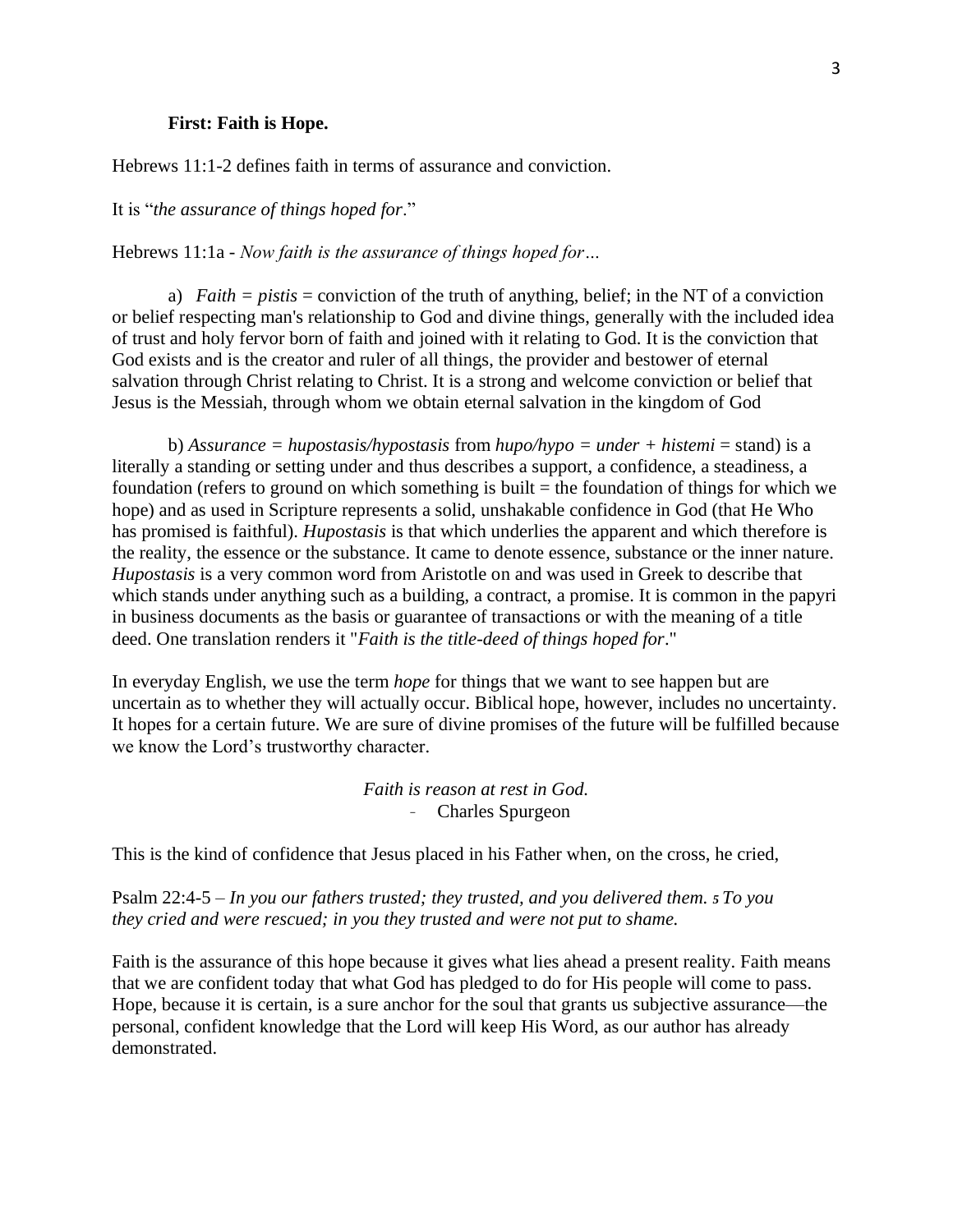Hebrews 6:13-20 - *For when God made a promise to Abraham, since he had no one greater by whom to swear, he swore by himself, <sup>14</sup> saying, "Surely I will bless you and multiply you." <sup>15</sup> And thus Abraham, having patiently waited, obtained the promise. <sup>16</sup> For people swear by something greater than themselves, and in all their disputes an oath is final for confirmation. <sup>17</sup> So when God desired to show more convincingly to the heirs of the promise the unchangeable character of his purpose, he guaranteed it with an oath, <sup>18</sup> so that by two unchangeable things, in which it is impossible for God to lie, we who have fled for refuge might have strong encouragement to hold fast to the hope set before us. <sup>19</sup> We have this as a sure and steadfast anchor of the soul, a hope that enters into the inner place behind the curtain, <sup>20</sup>where Jesus has gone as a forerunner on our behalf, having become a high priest forever after the order of Melchizedek.*

*Assurance* ("substance," in other translations) refers to the tangible reality of our hope. If "what is hoped for" is God's promise — an eternal, resurrected life with Him in a renewed creation then our faith in what God has done through Jesus, who has already passed into the heavens, wrought by His Spirit in us, acts as our guarantee, our assurance.

These Hebrew readers have every reason to have faith in Jesus as God's ultimate promise.

2 Corinthians 1:20 - *For all the promises of God find their Yes in him.*

Because of God's historic faithfulness, faith, for us, is a conviction

#### **Second: Faith is Conviction**

Hebrews 11:1b – *the conviction of things not seen*

*Conviction = elegchos = proof.* That by which invisible things are proved (and we are convinced of their reality.

We trust in things not directly accessible to our five senses, because it is tied to future realities, but that does not mean our faith lacks evidence. It is "the conviction of things not seen." Faith is not exercised in what we can see, hear, feel, touch, or taste but in what our senses do not presently experience. This does not make faith a blind leap into the dark or something we exercise without any consideration of evidences. After all, Hebrews 11 moves on in verses 4–40 to refer to God's work in history to illustrate true faith. Faith is not believing in things for which there is no evidence,

Faith is not blind credulity or belief for the sake of making us feel good. It is the conviction of things unseen based on the witness of reliable prophets and Apostles who had a firsthand encounter with the things—and with the Person—in which we trust.

The evidence of the Bible gives us convictional faith

I do not know what tomorrow will bring, but God does. If I trust Him for tomorrow, I have faith in something I have not seen. But that faith is an evidence because its object is God, who has a track record and who is infallible.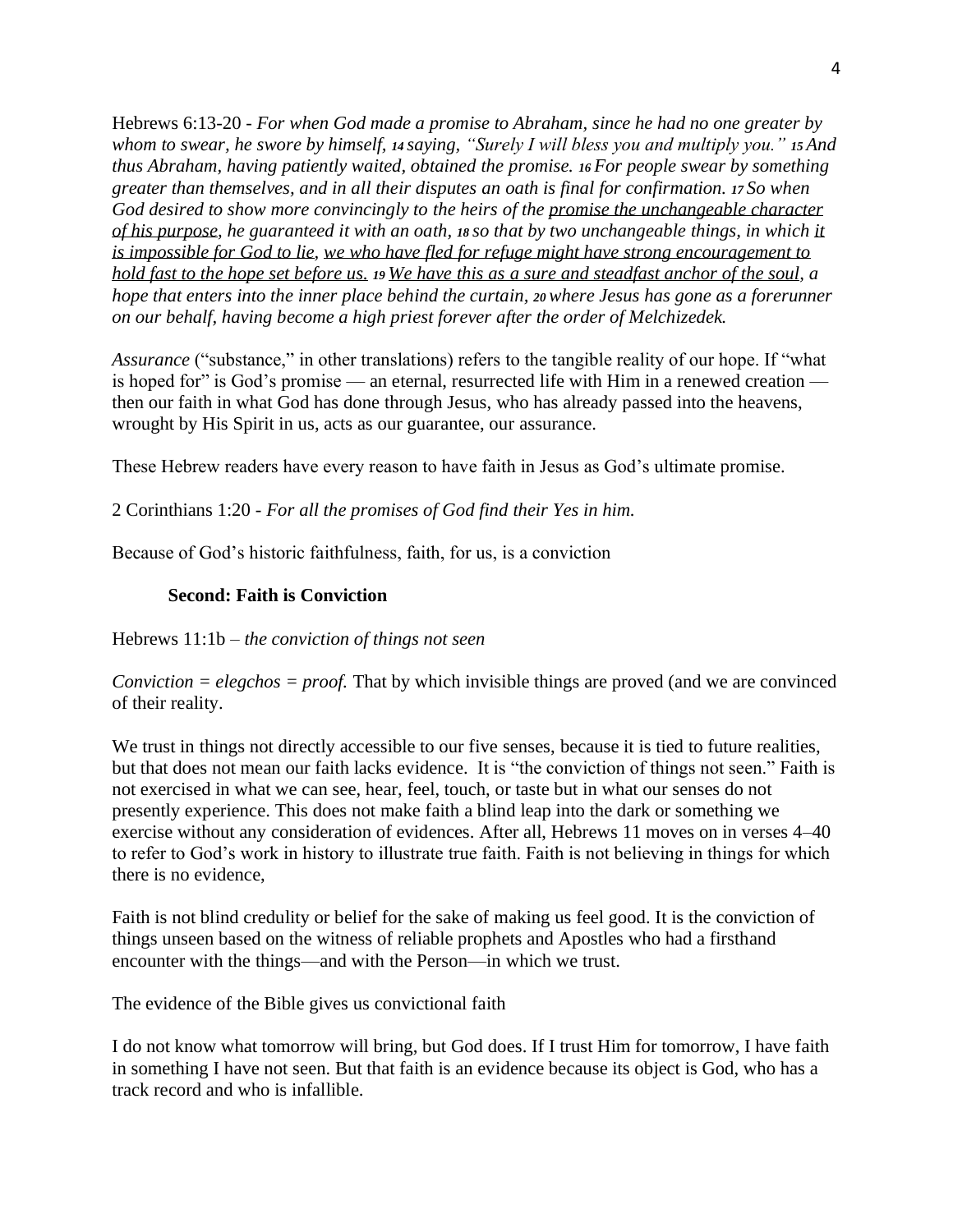This is why Christian faith it is not a "blind" faith at all, nor is it a delusion, because our trust is in the One who has proven Himself throughout history.

These Hebrew readers have every reason to have convictional faith about Jesus. He is the culmination of the OT promises and everything their forefathers looked for in a Messiah.

## **Conclusion:**

What is our author's primary point?

# v 2 - *For by it [faith] the people of old received their commendation.*

He is asking them to focus their faith on God as revealed in the Jesus who is better than the OT sacrifices, priests, etc., in order to be also commended for their faith. In effect he says,

*"I'm not asking you to do anything that is out of line with the OT or what our ancestors believed. I'm not asking you to step out of line. In fact, I'm asking you to 'get in line' with what they believed." I am going to show you person after person from the Old Testament, from the time before the Flood, from the times of the Patriarchs, from the times of Moses, and from the times after Moses, in the Old Testament, of people who lived by faith, persevering to the end of their course, even though they never heard the name, Jesus, which is yours to know, believe, to hear, to say, and to trust."*

And then he demonstrates it

The author takes us back to the Old Testament and makes it clear that these saints are precursors to believers in Christ. This is important because some of these people are considering, like other friends of theirs, claiming Christ but also going back to some form of Judaism. The author pulls that argument out from under them. He says that if you go back to the faith of your fathers, you will find that that faith is in the Lord Jesus Christ. If you depart from Christ, you are not departing from Christ *to* the patriarchs, you are departing from Christ *and* the patriarchs to something else, something in fact, foreign to Judaism. He is going to argue in the rest of this chapter that the OT saints believed in the promises of God which were ultimately fulfilled in Jesus Christ and that to believe in Jesus is exactly what the Old Testament saints looked forward to in God's promises. It's a brilliant argument for people who are wavering in their faith in Jesus.

This is why, after the list of OT saints, he says, *"Therefore, since we are surrounded by so great a cloud of witnesses…"* (12:2).

The OT saints are not witnessing our race. They are witnesses about Jesus and how he is the fulfilment of all they hoped for…

11:13 - *These all died in faith, not having received the things promised…*